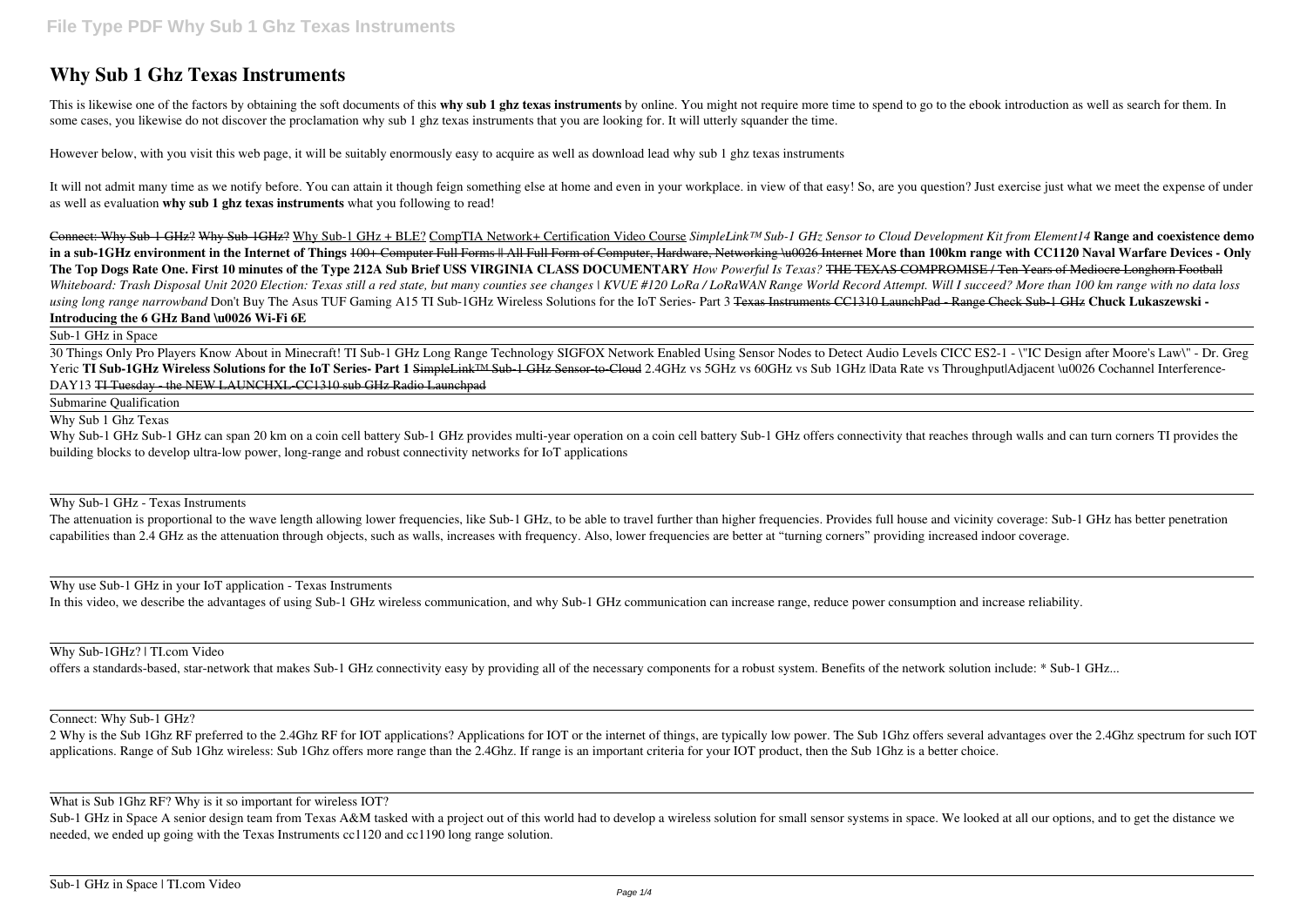TI's SimpleLink Sub-1 GHz wireless MCUs offer high performance, long range wireless and ultra-low power consumption. Solutions for many Sub-1 GHz designs and frequency bands including: 315MHz ,433 MHz, 500MHz, 868MHz, 915MHz, and 920MHz.

Sub-1 GHz | Overview | Wireless Connectivity | TI.com

Download Free Why Sub 1 Ghz Texas Instruments Why Sub 1 Ghz Texas Instruments As recognized, adventure as without difficulty as experience about lesson, amusement, as skillfully as deal can be gotten by just checking out a book why sub 1 ghz texas instruments next it is not directly done, you could take even more as regards

Read Book Why Sub 1 Ghz Texas Instruments Today we coming again, the additional increase that this site has. To answer your curiosity, we offer the favorite why sub 1 ghz texas instruments sticker album as the out of the ordinary today. This is a cassette that will fake you even further to obsolete thing. Forget it; it will be right for you.

Why Sub 1 Ghz Texas Instruments - sinclair.iderma.me

Why Sub 1 Ghz Texas Why Sub-1 GHz Sub-1 GHz can span 20 km on a coin cell battery Sub-1 GHz provides multi-year operation on a coin cell battery Sub-1 GHz offers connectivity that reaches through walls and can turn corners TI provides the building blocks to develop ultra-low power, long-

Why Sub 1 Ghz Texas Instruments - stumpf.tickytacky.me Download Free Why Sub 1 Ghz Texas Instruments Instruments As recognized, adventure as without difficulty as experience about lesson, amusement, as skillfully as deal can be gotten by just checking out a book why sub 1 ghz texas instruments next it is not directly done ...

Why Sub 1 Ghz Texas Instruments - erp.derico.de

Sub-1 GHz wireless technology meets all of the above requirements and is already widely used in motion detector systems and other security sensing systems, thanks to its excellent RF performance, low power, and low cost. R signals in Sub-1 GHz frequency bands propagate well in the air, through walls, and around corners.

Why Sub-1GHz? In today's connected world, there are a multitude of options to choose from when looking for wireless connectivity. Between Wi-Fi, Bluetooth, ZigBee, Sub-1GHz, NFC, and more, how do you determine which one is most suitable for an application? 6/9/2016 2:19:08 PM

Why Sub 1 Ghz Texas Instruments

The range of sub-GHz networking is longer than WiFi and Bluetooth, given the same antennas and transmission power. This is because the lower radio frequencies in sub-GHz networking is not absorbed by physical matter as much as 2.4 GHz signals.

Why Sub 1 Ghz Texas Instruments - code.gymeyes.com

Accuracy need to be 0.5 m2. 868 is an obvious choice for this application because it has better penetration than 2.4 GHz. The idea is to use a time of flight calculation to determine distance from the object to node. A mes Page 2/4

A senior design team from Texas A&M was tasked with building a wireless solution for sensors in space, and they used the CC1120 wireless MCU and CC1190 range extender to achieve their needs.

Sub-1 GHz in Space

Wireless Motion Detector With Sub-1 GHz SimpleLink ...

Why Sub-1GHz? | DigiKey

I like TI's high speed solutions, but they are behind in the sub-GHz ISM transceiver low-speed, long-distance solutions assuming Semtech's specs are true. I would also say that TI could likely implement a similar solution to Semtech's, but with better specifications. It's just a matter of taking the time to do it.

Semtech LoRa vs Performance line TI - Sub-1 GHz forum ...

What is Sub-GHz Wireless Networking? - Thingsquare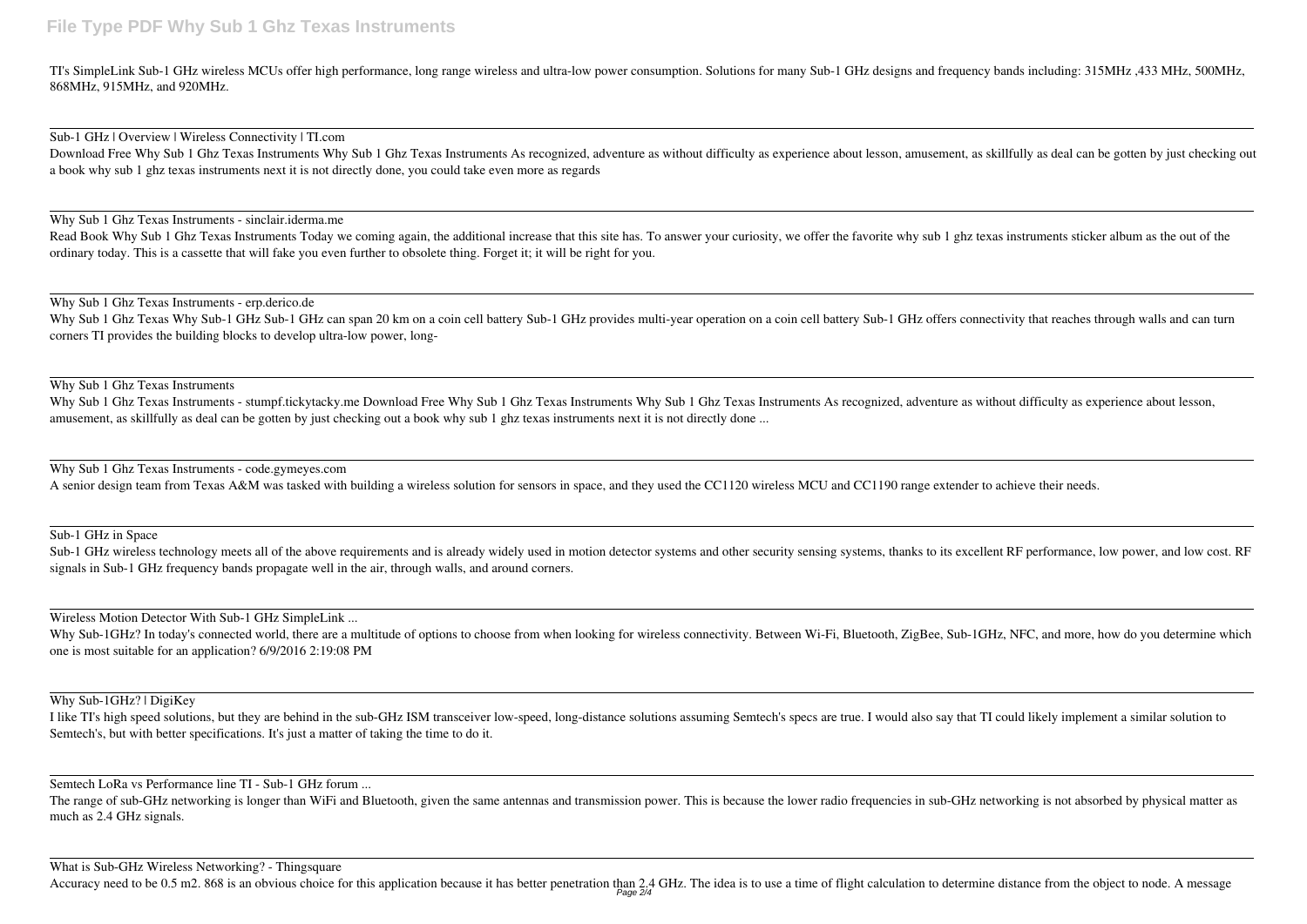echoed back can be used to calculate distance.

Time Of Flight - Sub-1 GHz forum - Sub-1 GHz - TI E2E ...

These devices enable developers to build applications that leverage the Sidewalk protocol as well as Bluetooth Low Energy for easy commissioning or over-the-air firmware updates. TI's Sub-1 GHz devices offer low power FSK (Frequency Shift Keying) modulation technology, which has high spectral efficiency enabling high density low cost applications.

How TI helps expand connectivity beyond the front door ...

Texas Instruments (TI) Sub-1 GHz support forum is an extensive online knowledge base where millions of technical questions and solutions are available 24/7. You can search Sub-1 GHz IC content or ask technical support questions on everything from Multi-Band MCUs and Transceivers to 15.4-Stack, ...

The Internet has changed significantly from its beginnings as a simple network used to pass data from one computer to another. Containing essential tools for everyday information processing, the Internet is used by small a large organizations alike and continues to evolve with the changing information technology landscape. Technologies and Protocols for the Future of Internet Design: Reinventing the Web aims to provide relevant methods and theories in the area of the Internet design. It is written for the research community and professionals who wish to improve their understanding of future Internet technologies and gain knowledge of new tools and techniques future Internet design.

The information infrastructure---comprising computers, embedded devices, networks and software systems---is vital to day-to-day operations in every sector: information and telecommunications, banking and finance, energy, chemicals and hazardous materials, agriculture, food, water, public health, emergency services, transportation, postal and shipping, government and defense. Global business and industry, governments, indeed society itself, cannot function effectively if major components of the critical information infrastructure are degraded, disabled or destroyed. Critical Infrastructure Protection describes original research results and innovative applicat interdisciplinary field of critical infrastructure protection. Also, it highlights the importance of weaving science, technology and policy in crafting sophisticated, yet practical, solutions that will help secure informat and network assets in the various critical infrastructure sectors. Areas of coverage include: Themes and Issues, Control Systems Security, Cyber-Physical Systems Security, Infrastructure Security, Infrastructure Modeling and Simulation, Risk and Impact Assessment. This book is the ninth volume in the annual series produced by the International Federation for Information Processing (IFIP) Working Group 11.10 on Critical Infrastructure Protection, an international community of scientists, engineers, practitioners and policy makers dedicated to advancing research, development and implementation efforts focused on infrastructure protection. The book contains a selecti nineteen edited papers from the Ninth Annual IFIP WG 11.10 International Conference on Critical Infrastructure Protection, held at SRI International, Arlington, Virginia, USA in the spring of 2015. Critical Infrastructure Protection IX is an important resource for researchers, faculty members and graduate students, as well as for policy makers, practitioners and other individuals with interests in homeland security. Mason Rice is an Assista Professor of Computer Science at the Air Force Institute of Technology, Wright-Patterson Air Force Base, Ohio, USA. Sujeet Shenoi is the F.P. Walter Professor of Computer Science and a Professor of Chemical Engineering at the University of Tulsa, Tulsa, Oklahoma, USA.

The new edition of this popular book has been transformed into a hands-on textbook, focusing on the principles of wireless sensor networks (WSNs), their applications, their protocols and standards, and their analysis and t tools; a meticulous care has been accorded to the definitions and terminology. To make WSNs felt and seen, the adopted technologies as well as their manufacturers are presented in detail. In introductory computer networking books, chapters sequencing follows the bottom up or top down architecture of the seven layers protocol. This book starts some steps later, with chapters ordered based on a topic's significance to the elaboration of wireles networks (WSNs) concepts and issues. With such a depth, this book is intended for a wide audience, it is meant to be a helper and motivator, for both the senior undergraduates, postgraduates, researchers, and practitioners concepts and WSNs related applications are laid out, research and practical issues are backed by appropriate literature, and new trends are put under focus. For senior undergraduate students, it familiarizes readers with c foundations, applications, and practical project implementations. For graduate students and researchers, transport layer protocols and cross-layering protocols are presented and testbeds and simulators provide a must follow emphasis on the analysis methods and tools for WSNs. For practitioners, besides applications and deployment, the manufacturers and components of WSNs at several platforms and testbeds are fully explored.

Short-range Wireless Communication, Third Edition, describes radio theory and applications for wireless communication with ranges of centimeters to hundreds of meters. Topics covered include radio wave propagation, the theory of antennas and transmission lines, architectures of transmitters, and radio system design guidelines as a function of basic communication parameters, such as sensitivity, noise and bandwidth. Topics new to this edi include MIMO, metamaterials, inductance coupling for loop antennas, very high throughput Wi-Fi specifications, Bluetooth Low Energy, expanded coverage of RFID, wireless security, location awareness, wireless sensor networks, Internet of Things, millimeter wave and optical short-range communications, body area networks, energy harvesting, and more. Engineers, programmers, technicians and sales management personnel who support shortrange wireless products will find the book a comprehensive and highly readable source to boost on-the-job performance and satisfaction. Presents comprehensive, up-to-date coverage of short-range wireless technologies Provi an in-depth explanation of wave propagation and antennas Describes communication system components and specifications, including transmitters, receivers, frequency synthesizers, sensitivity, noise, distortion, and more Includes an introduction to error detection and correction

These conference proceedings will be of interest to all accelerator scientists and engineers, as well as those concerned with the application of cyclotrons in various fields. The conference covers the latest developments i